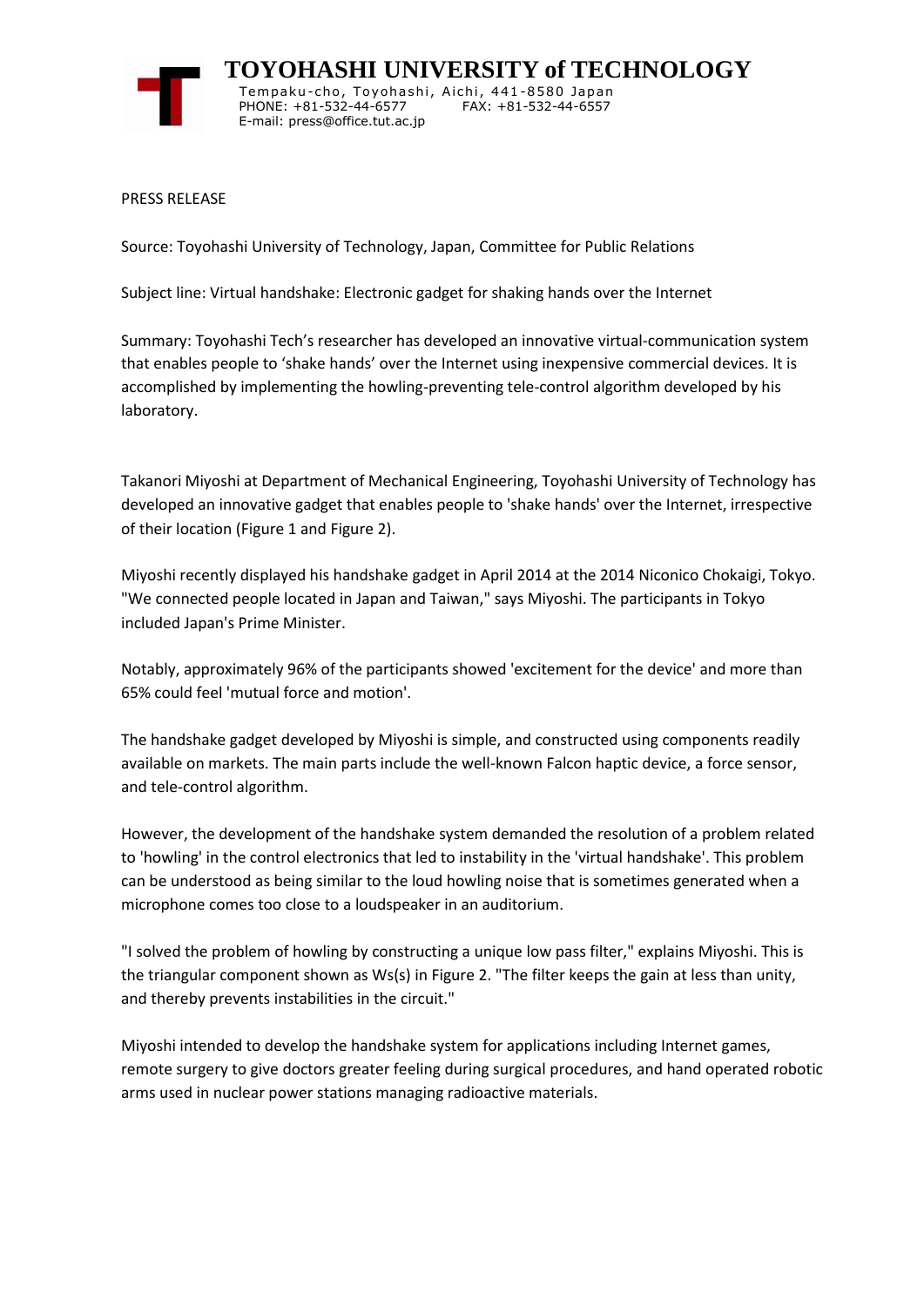

 **TOYOHASHI UNIVERSITY of TECHNOLOGY**

Temp aku-cho , To y oha shi , Ai chi , 441-8580 Jap a n PHONE: +81-532-44-6577 E-mail: press@office.tut.ac.jp

Further information Toyohashi University of Technology 1-1 Hibarigaoka, Tempaku Toyohashi, Aichi Prefecture, 441-8580, JAPAN Inquiries: Committee for Public Relations E-mail: press@office.tut.ac.jp

About Toyohashi University of Technology:

Founded in 1976 as a National University of Japan, Toyohashi University of Technology is a vibrant modern institute with research activities reflecting the modern era of advanced electronics, engineering, and life sciences.

Website[: http://www.tut.ac.jp/english/](https://www.tut.ac.jp/english/)



Figure 1: The main parts of the Internet based handshaking system.



Figure 2: The Internet based handshake system connecting Japan and Taiwan.